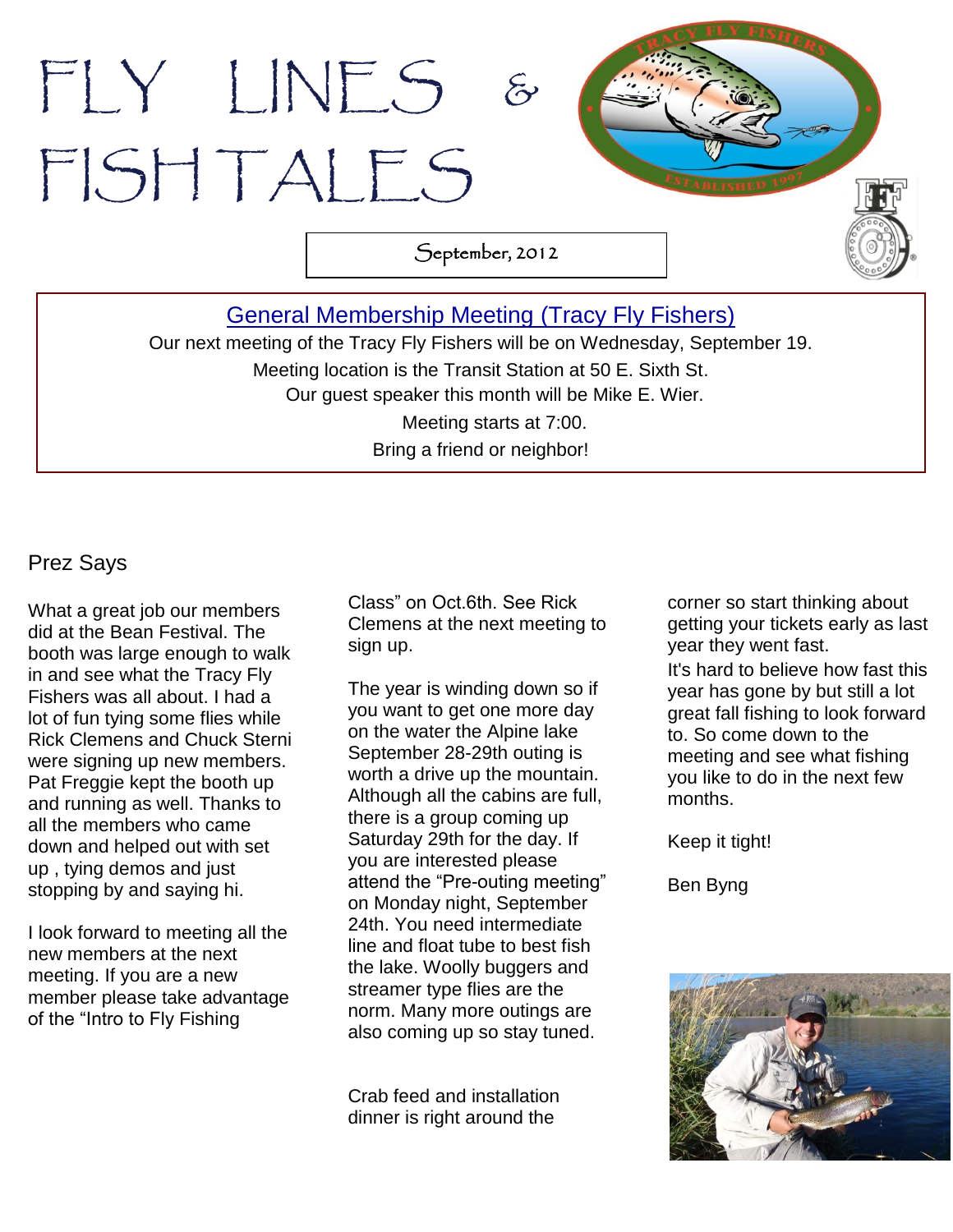$\bar{\mathcal{S}}$ eptember's ( $\bar{\mathcal{S}}$ uest  $\bar{\mathcal{S}}$ peaker:



Mike E. Wier (Mikey) was born on the South Island of New Zealand and moved to the foothills of the Sierra Nevada at age 2. By age 7, Mikey discovered his two favorite sports, skateboarding and fly fishing. When Mikey wasn't trying to jump off of something on a skateboard, he spent much of his childhood chasing around bass and trout in the Hwy 88 region of Amador County. Growing up in one of the most rural settings California had to offer led Mikey to a deeper appreciation for Nature and a life-long passion for the outdoors, wildlife and conservation of our last remaining wild places. Mikey moved to Lake Tahoe in 1996 to pursue his other passion in life, snowboarding. He got a job in the Snowboard Park at Kirkwood Ski Resort and began designing jumps and maintaining the features. By his second year in Tahoe, he had a sponsorship deal and began competing.

Within another year, he went pro and landed sponsorship deals with some of the best companies in the industry. He spent a good deal of his seasons riding for videos and doing shoots for magazines, as well as traveling around competing, doing product demos and working events.

In the summers, Mikey maintained a close connection to his old friend, fly-fishing. He started out as a shop employee with the Tahoe Fly Fishing Outfitters his first summer in Tahoe. By his second season, he had worked his way up to guiding full time and sharing his passion with others. Fly fishing became a great source of pleasure and relaxation and a good way to stay outdoors and connected with the rivers throughout the summer. Over the years, Mikey also developed interests in painting, surfing, traveling and environmental activism.

In addition to guiding and snowboarding, Mikey started and runs Burl Productions. Burl fuses the ski/surf style of video making with the blossoming sport of fly-fishing and environmental awareness. Burl Productions is the first fishingoriented production to bring noninstructional fishing highlights

and entertainment-based videos to the market. Their first release was FISH EYE Fly Fishing Video Magazine in 2001. They then filmed and released FISH EYE 2 the next season. In 2003, Mikey traveled to South America with a couple of up-and-coming fly fisherman from the North West and filmed the first Trout Bum Diaries. In 2006, Burl embarked on a set of trips around the globe to film the ultimate flyfishing adventure video. They filmed in Mongolia, Brazil, Christmas Island, Belize, Utah, California, Louisiana and the Florida Keys, with some of the most talented anglers on the planet, in search of the "soul of fly-fishing." The result was SOULFISH, which has been dubbed fly fishing's answer to the Bruce Brown surf classic, *The Endless Summer*. With Mikey still in charge, Burl Productions continues to pride itself on producing the most exciting fishing, conservation and lifestyle videos available today. thegreen-rush.com For more information about Mikey or some of his latest projects, check out: [www.fisheyevideos.com](http://www.fisheyevideos.com/) and [www.burlproductions.com](http://www.burlproductions.com/)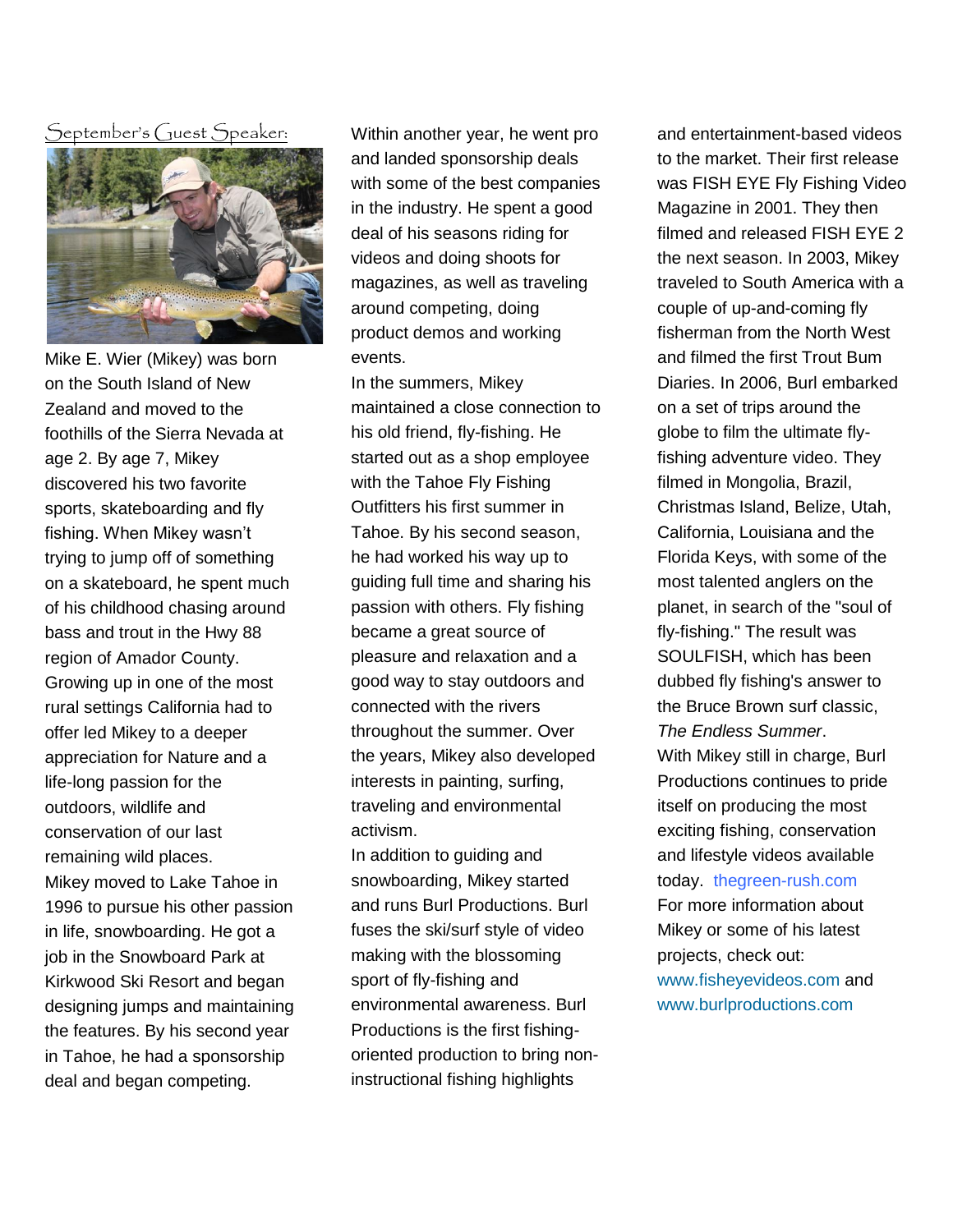#### Education:

**Trout In The Classroom:** 

There will be a one-day training for the Trout in the Classroom that all new teachers have to attend. Fly Fishing Club members involved with the Trout in the Classroom program, or looking to get involved, are also encouraged to attend. This year's training will be held on 10- 27-12 at the East Bay Trudeau Center. Even previous attendees that attend usually learn new ideas to help our program here in Tracy. There is no cost to club members who want to attend. TFF picks up your training costs. You just have to drive there! If you have an interest to attend please contact Rod Buchanan at 209.815.0062

#### **Intro to fly fishing:**

Saturday October 6th is our 'Introduction to Fly Fishing' class. This is open to all paid members and their families- so if you are new to the club or want to "brush-up" on some thingsthis is the class for you. Sign up at the September 19th meeting.

#### **2013Installation Dinner:**

2013 Installation dinner will be January 5<sup>th</sup>, 2013 with tickets costing \$40.00 each. We will be seating 240 for this event, 20 more than last year. There will be tri-tip for those who do not eat crab, along with (2) door prizes with everyone in attendance eligible. Last year was a great success and we are anticipating that you will make 2013 even better. I am eagerly looking forward to seeing everyone at the upcoming event with their bib on!



BOARD MEMBERS President Ben Byng (209)832-1866 Vice President/Secretary Stephen Holtzclaw (408) 674-4065 **T**reasurer Michael Carlson (925)634-6274 Membership J.C. Poulton (925)225-9201 Webmaster Bruce Germolus (209)836-9089 [Tracy Fly Fishers website](http://www.tracyflyfishers.org/Home) Library & Casting Chuck Robbins (209)835-7812 Programs Steve Potter (209)835-3783 Raffle Bob Kiffin (209)835-6321 Gary Phillips (925)829-7466 Outings George Strickland (925)858-7017 Chuck Sterni (209)652-2880 Meetings &Refreshments Pat Ferguson (209)835-2981 Trout in The Classroom and Conservation Rod Buchanan (209)815-0062 Education Rick Clemens (209)346-2765 Stan Elijah (209)815-4657 Newsletter Mark McLean (209)836-3311

 The Tracy Fly Fishers' Board of Directors meets on the first Wednesday of each month at the Safeway grocery store's Community Room at 1801 W. 11th Street. The next board meeting will be held on October 3, 2012, at 7:00 pm. The Board meetings are open to all TFF members. Stop by and see what goes on "behind the scenes" of your club!

Wish to make a difference locally? The Delta is our backyard. Check out the CSPA website and sign up for their action alerts at: [CSPA, California Sportfishing Protection Alliance](http://www.calsport.org/) o[r www.calsport.org/](http://www.calsport.org/)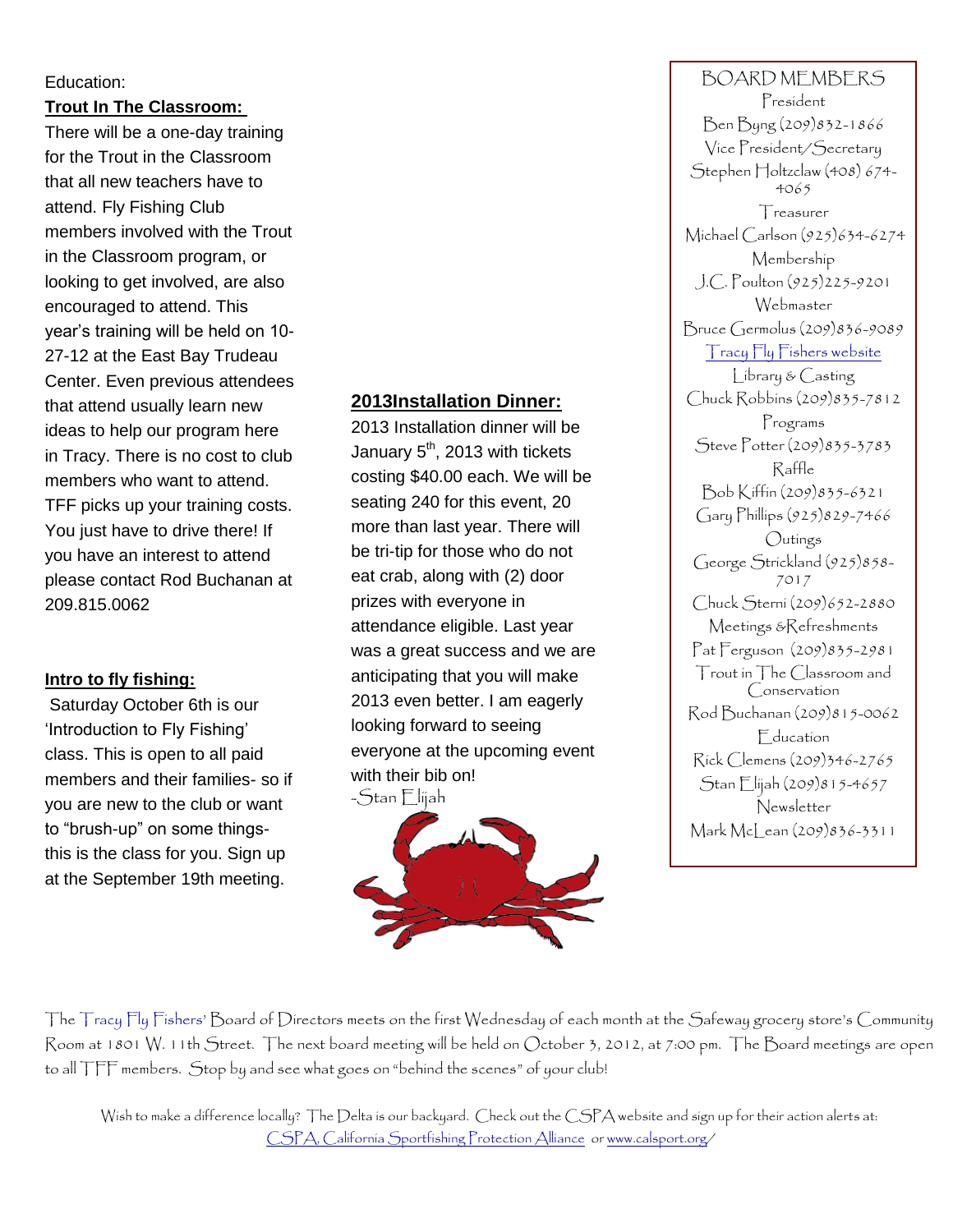# Upcoming Outings: Pit River:

This is our next club outing is this week, September 15 - 22. Hope you're able to make it!

#### **TFF attends the 26th Annual Tracy Bean Festival!**

#### Once again, the **Tracy Fly Fishers** participated in the **Annual Tracy Bean Festival**, this year being the 26<sup>th</sup> year of the event.

Early estimates are that nearly 20,000 people attended the two-day event and many stopped at our booth to see what we had to say. We had great displays showing our support for our Members, the Community and our Conservation efforts. We had a nice hand-out on how to tie knots, destinations on where to go locally to fish, instructional information and membership opportunities. Surprisingly, many did not know there is a club in Tracy and after a few moments we had families wanting to join and experience what we current members already know…FUN! This year we have **11 new families** coming into our club and we also had **10 current members** pre-pay for 2013. This year we are offering

#### Alpine Lake Outing: Will take

place September 28 – 30. We have three cabins reserved (already full) The "pre meeting" will be on Sept  $24^{th}$  at 7:00pm, at the Safeway Starbucks. Although the tent cabins are full you can still join us. Some are just coming up as a day trip. Talk to people at our Sept 19 mtg.

#### Feather River outing: Our final

outing of the year will be to the Feather River for Steelhead on November 3. "Pre-meeting time and date are tbd. (stay tuned!)

current members who pre-pay for 2013, an opportunity to be placed in a drawing for a **Cabela's 5-piece 3weight complete combo package.**

The contest will last until the November 2012 meeting so get paid up for 2013 and have a chance to win!

In addition, all the new members that joined at the festival or join at the September 19<sup>th</sup> meeting, have a chance to win a ½ day on the **Delta- Bass fishing with Rod** 

**Buchanan**…so if this is your *Complementary* Newsletterjoin at the next meeting and you too have a chance to win! I would like to thank the following members for their help that made this event a success:

Pat Ferguson, Stan Elijah, Mallory Clemens, Lisa Clemens, Mallary Clow, Rudy Lazard, Steve Holtzclaw, Rod Buchanan, Jeff Fadden, Ben Byng, Steve Potter, Chuck Sterni. Thank you all once again!

-Rick Clemens



Chuck Sterni & Rudy Lazzard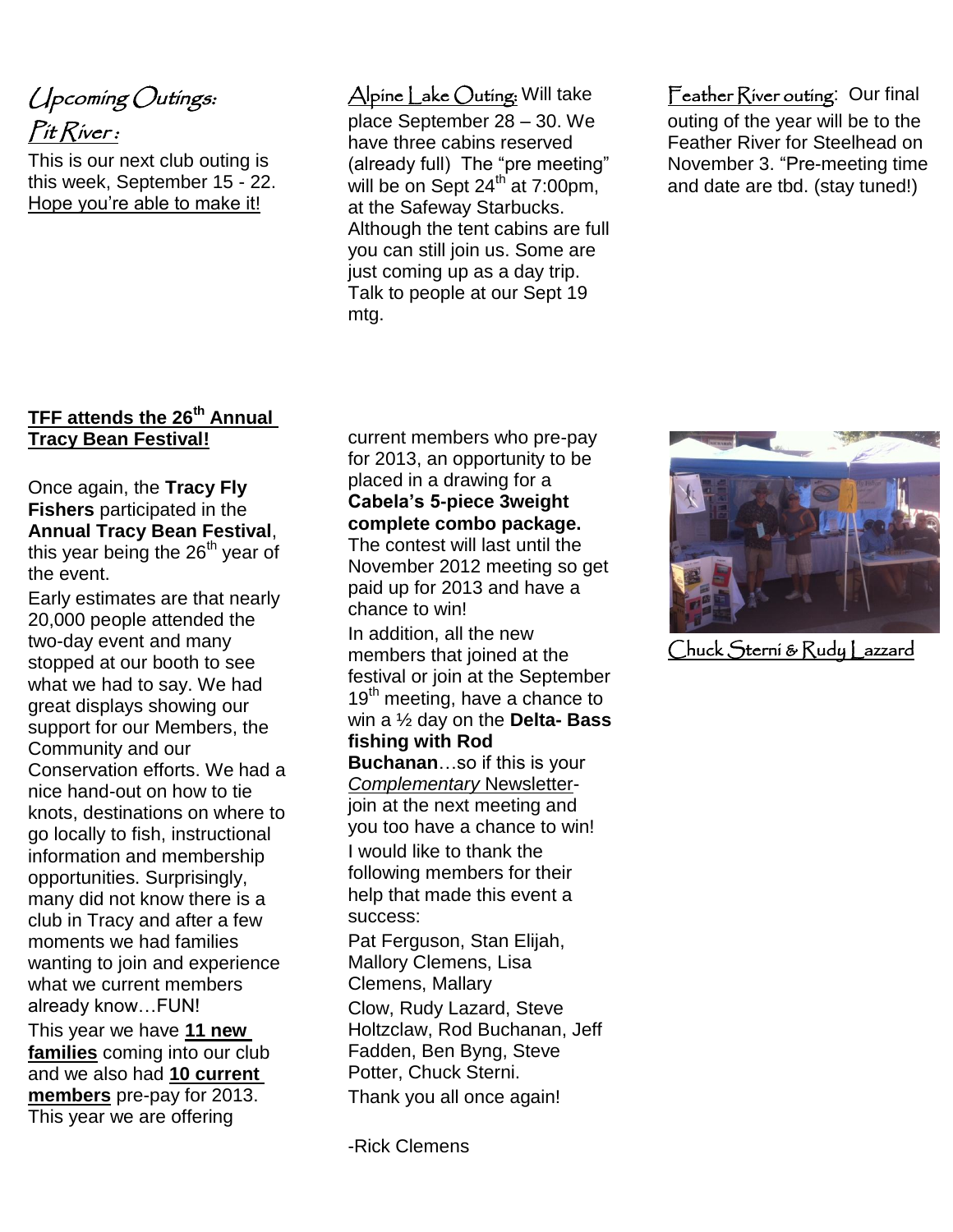With Steelhead fishing arriving quickly, here are some helpful hints taken directly from the Red's Flyshop newsletter:

# **Tips for Steelhead Fishing**

**#1 - Wet Your Line** - We are better at fishing than math, but we ran a poll recently and were surprised to find that 100% of the anglers that caught steelhead last year also went steelhead fishing. Fascinating stuff. Anglers that did not go steelhead fishing had a depressing success rate of 0%! This is overwhelming evidence that you can't catch fish if you don't go. Get out your calendar and make some time for steelhead fishing.

**#2 - Be Comfortable** - It is tough to have a fun day of steelhead fishing and focus on your fly when you have leaky waders, chilly hands, and damp base layers. Take some time to prepare your clothing and layering system. Trusty waders, good gloves, stocking caps, fleece pants that wick moisture, and a synthetic down insulating layer are must have items. Do a trial run, put your layers on at home before you go and figure out what system is the most effective and comfortable. A good wading jacket is invaluable and may save your trip... or life for that matter! **#3 - Control the Outcome** - A wise man, one of our dads actually, use to plan on taking his son fishing with a controllable fun factor mixed in. Maybe this helped him love the sport so much and it also proves that dads are the ultimate

fishing guides. :) No matter whether the fishing was bad, good, cold, or downright miserable it always ended or included a fun component that the fish and weather couldn't mess with. On a steelhead trip this might be a great dinners at night, fine wines, spirits, good cigars, or a traditional stop at your favorite diner for chicken fried steak on the way home. Whatever it is, plan a fun component that is certain to keep morale high. We have found that groups who keep the "mojo" high tend to catch more fish! **#4 - Luck is an Attitude** - The difference between not catching fish and a good day might be a single cast, mend, or hookset. The difference between a good day and an epic day might be just a few more simple casts, mends, or sets. Stay focused but not militant in your approach and create your own luck. Be confident and believe in every cast. If you don't fish your cast with focus and intent, what was the point in throwing it?

**#5 - Good Rods** - We'll be honest, most of the time in Steelhead fishing there is a lot more casting than catching and it is usually with weighted flies. The cast should be enjoyable, fluid, fun, and hopefully it doesn't wear you down and take your focus off the drift or swing. Plus, use of your elbow the next day shouldn't require a glass of scotch and a half bottle of Ibuprofen! Good rods with the right fly lines take the fatigue and frustration out of fly casting. Get the right gear and you will have a much fresher mind and body which results in more fish and more fun.

**#6 - Fish Hard, Rest Easy** - Our friends at [Deneki Outdoors](http://click.icptrack.com/icp/relay.php?r=50463560&msgid=390138&act=CSRD&c=688866&destination=http%3A%2F%2Fwww.deneki.com%2F) coined this phrase and we happen to live by it. As guides, we want to see you fish hard but you are also on vacation. Take a long lunch during the sunny part of the day and let your mind and body relax a bit. You will fish the mornings and evenings better when you aren't exhausted and frustrated, plus this is a chance to chat with your buddies, learn a new cast from the guide, and soak in the surroundings. Fish hard, rest easy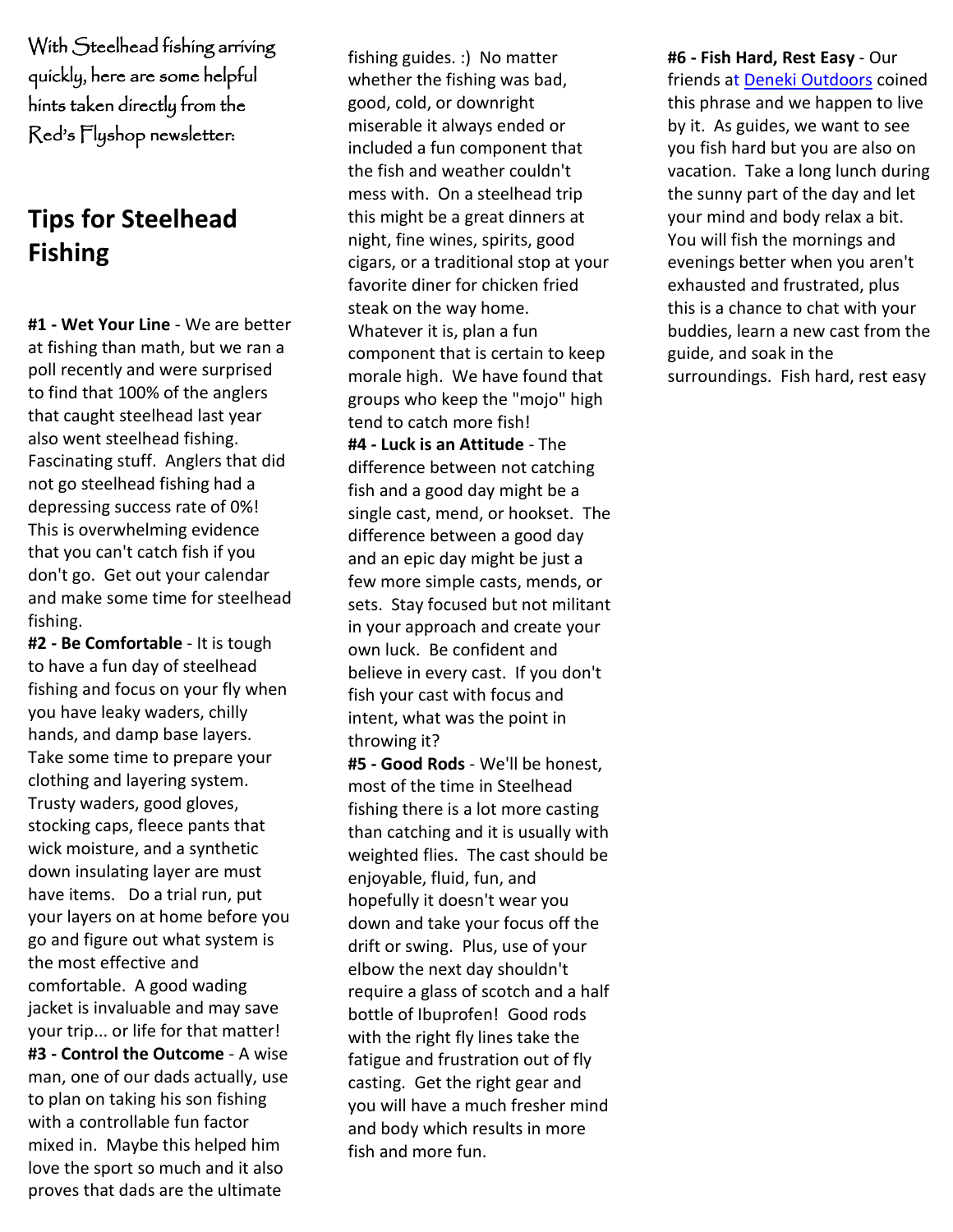

#### General Information:

Any raffle item donations are greatly appreciated. Anyone that donates an item will receive 5 free raffle tickets.

#### New- TFF logo, "grabber" fly boxes.

\$15.00 each or 2 for \$25. Go in with a buddy to save. Our previous style box with the regular foam holder is still available for \$8.00 each.

Remember, we are a nonprofit organization so your donations are tax deductable!

# Casting in the Park -Chuck Robbins

Join Chuck and other TFF members for casting instruction on the second Wednesday of the month at Dr. Powers Park. Chuck is usually there by 6:00 pm.

A great way to meet other members.

The next and last session for the 2012 season will be on October 10th. **Last chance this season!**

Hope to see you there!

#### *Support your local Parks and Recreation District*

Parks Make Life Better! Parks and recreation make lives and communities better now and in the future by providing access to the serenity and inspiration of nature; outdoor space to play and exercise; facilities for self-directed and organized recreation; positive alternatives for youth which help lower crime and mischief; and activities that facilitate social connections, human development, therapy, the arts, and lifelong learning. Check out our Parks and Community Services Video:

[http://www.youtube.com/watch?v=gwFAe7V8pio&feature=channel\\_page](http://www.youtube.com/watch?v=gwFAe7V8pio&feature=channel_page)